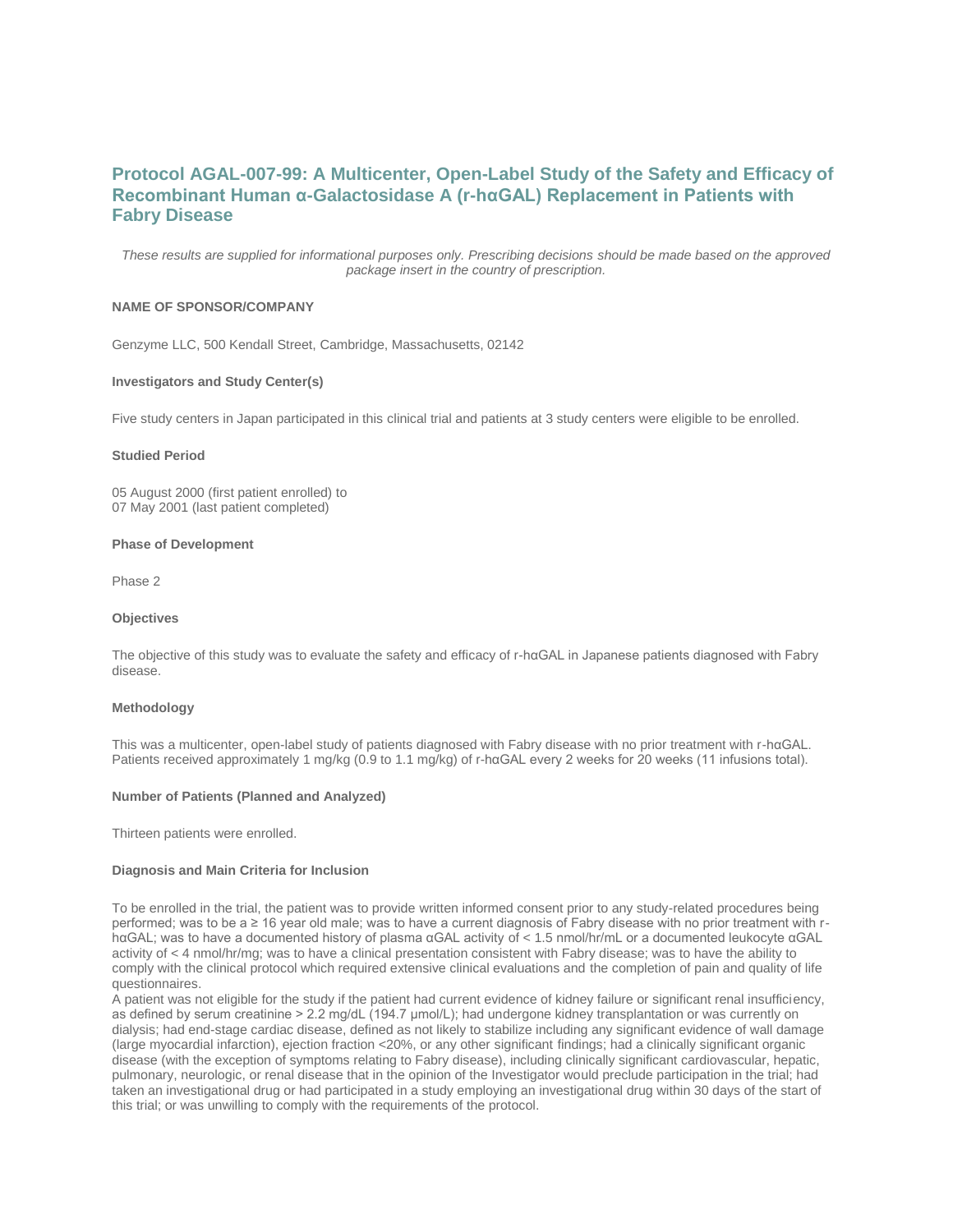# **Test Product, Dose, and Mode of Administration**

Test Product: Fabrazyme® (agalsidase beta) Dose: approximately 1 mg/kg (0.9 to 1.1 mg/kg) every 2 weeks Mode of Administration: intravenous (IV) infusion The infusions were to be administered at a rate of no more than 0.25 mg/min. In addition, all patients were to be pretreated with acetaminophen (not to exceed 500 mg) or ibuprofen (not to exceed 200 mg), and hydroxyzine (not to exceed 30 mg orally). Pretreatment medications were to be administered approximately 1 hour prior to infusion.

## **Duration of Treatment**

Patients were treated for a total of up to 20 weeks (11 infusions).

## **Reference Therapy, Dose and Mode of Administration**

None.

## **Criteria for Evaluation**

**EFFICACY:** The efficacy parameters for this study were: Reduction of GL-3 accumulation from the capillary endothelium (vasculature) of the kidney, heart and skin tissues as measured by Light Microscopy (LM) assessments of GL-3 in tissue samples; improvement in McGill Pain Questionnaire (short form) scores from Baseline to Visit 11 (Week 20); improvement in GL-3 levels from Baseline to Visit 11 (Week 20) as measured by kidney tissue and urine levels both assayed by ELISA; improvement in SF-36 Health Survey scores from Baseline to Visit 11 (Week 20); improvement in Physician Assessment of Fabry symptoms from Baseline to Visit 11 (Week 20); improvement from Baseline to Visit 11 (Week 20) in plasma GL-3 levels as measured by ELISA; improvement from Baseline to Visit 11 (Week 20) in creatinine clearance test results; change from Baseline to Visit 11 (Week 20) in skin and kidney additional cell reads as measured by LM.

**PHARMACOKINETICS:** Pharmacokinetic parameters included area under the activity-time curve from 0 to last time point (AUC<sub>0-LT</sub>) and from 0 to infinity (AUC<sub>0</sub>.<sub>∞</sub>); peak concentration (C<sub>max</sub>); time to peak concentration (T<sub>max</sub>); elimination and halflife  $(t_{1/2})$ . These were measured at the time of first infusion and at last infusion.

**SAFETY:** Safety was evaluated by adverse experiences/events (AEs), clinical laboratory parameters (including assessment of antibody development to r-hαGAL), physical exams, vital signs, ECGs, head MRIs, ophthalmic examinations and echocardiograms..

#### **Statistical Methods**

**EFFICACY:** A one-sample, two-tailed Wilcoxon signed-rank test was used for analyses conducted on continuous variables. A p-value of .05 or less (α=.05) denotes statistical significance. All p-values were rounded to three decimal places and presented as "<0.001" if they were less than 0.001.

Efficacy analyses were performed on the Intent-to-Treat population. For GL-3 accumulation in the kidney as measured by light microscopy (LM), hypothesis testing for the Intent-to-Treat population was based on missing values at Baseline or Visit 11 (Week 20) assigned worst outcome (non-zero). An Exact Binomial Matched Pair Procedure was used as the analysis for GL-3 accumulation in the kidney. It analyzed the proportion of patients with a score of 0 at Baseline compared to the proportion of patients with a score of 0 at Visit 11 (Week 20) from the LM assessment of the capillary endothelium (vasculature) of the kidney. An additional analysis of the efficacy endpoints was tested by way of a one sample Wilcoxon signed-rank test. This test was used to determine if there was a significant difference from zero in the median change score from Baseline to Visit 11 (Week 20). For the Intent-To-Treat population, descriptive statistics (N, mean, standard deviation, median) were presented for changes from Baseline to Visit 11 (Week 20).

Endpoints created, analyzed, and presented similarly to the efficacy endpoints on GL-3 accumulation and analyzed for the Intent-to-Treat population included GL-3 accumulation from the skin and heart as measured by light microscopy (LM); the change in pain as measured by the Short Form McGill pain questionnaire was calculated from Baseline to Visit 11 (Week 20); the change from Baseline to Visit 11 (Week 20) for urinary GL-3 and kidney GL-3; the change in the SF-36 Health Survey scores from Baseline to Visit 11 (Week 20); the change in the Physician Assessment of Fabry Symptoms from Baseline to Visit 11 (Week 20); the change in plasma GL-3 from Baseline to Visit 11 (Week 20); and the change in creatinine clearance from Baseline to Visit 11 (Week 20).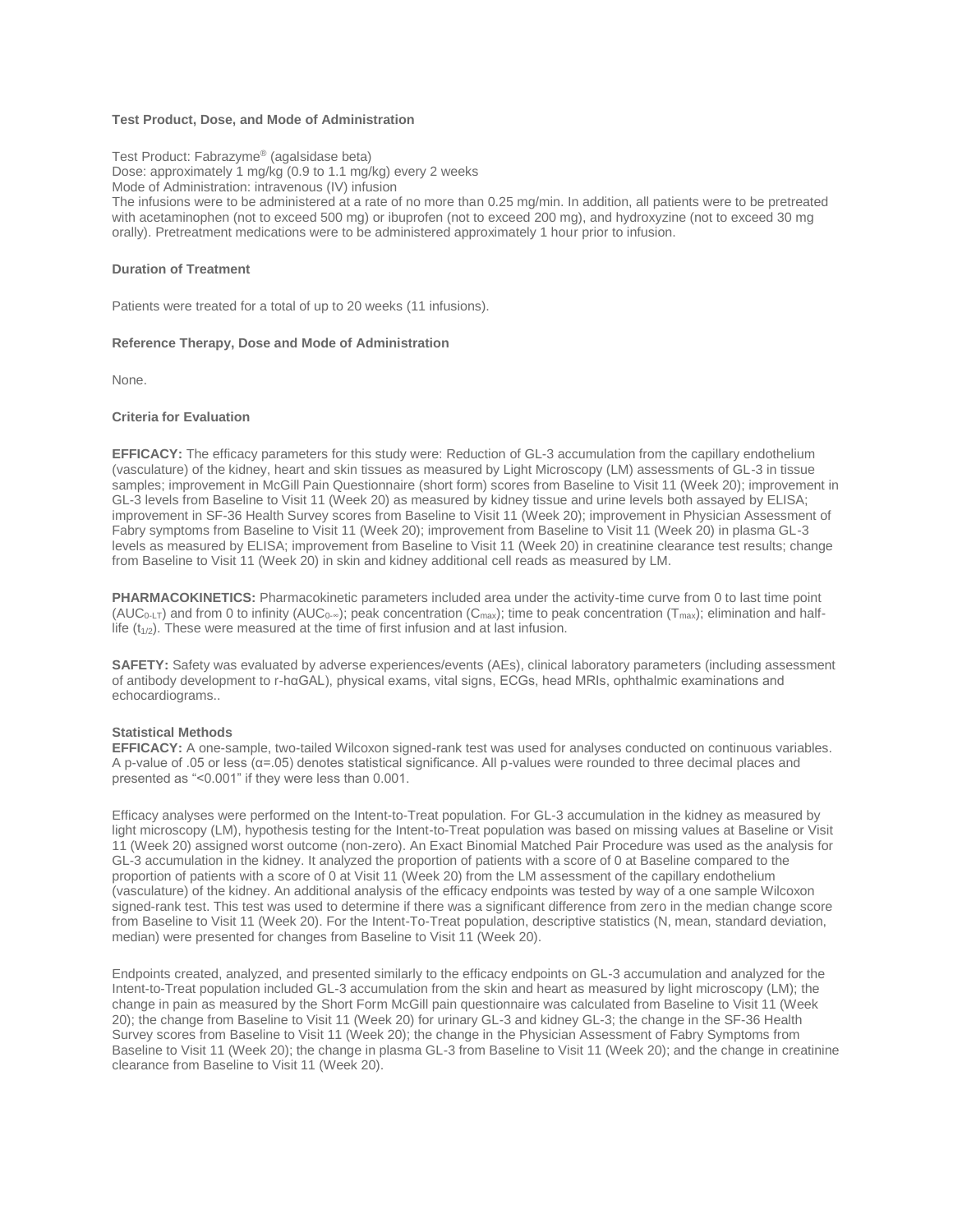**PHARMACOKINETICS:** Descriptive statistics (N, mean, median, standard deviation, and range) were used to display the pharmacokinetic parameters generated from the series of blood samples at Visit 1 and Visit 11 (Week 20).

**SAFETY:** All analyses on safety parameters were conducted on the Intent-To-Treat population. All adverse experiences were summarized by body system and by preferred term based on the WHOART coding dictionary. Frequencies of emergent adverse events were tabulated.

For laboratory tests, descriptive statistics (N, mean, median, standard deviation, range) were presented for continuous laboratory values for each time the measurement was collected and for change scores from Baseline to each consecutive visit. Frequencies and percentages were presented for discrete laboratory values. For echocardiograms and electrocardiograms, descriptive statistics (N, mean, median, standard deviation, range) were presented.

#### **Summary – Conclusions Efficacy Results**

There was a statistically significant difference (p < 0.001, Exact Binomial Matched Pairs Procedure) in the proportion of zeroscores at Baseline and at Visit 11 (Week 20). Of patients with kidney capillary endothelial cell GL-3 accumulation (non-zero score) at Baseline, 12/13 (92%) patients achieved complete clearance (zero score) at Visit 11 (Week 20). One patient (8%) achieved clinically significant GL-3 clearance to a non-zero score with a reduction in accumulation from moderate (score = 2) to mild (score = 1). The difference observed from zero in the mean change score from Baseline to Visit 11 (Week 20) was statistically significant (p < 0.001, Wilcoxon Signed Rank Test). Thirteen patients with a mean Baseline GL-3 accumulation score of 1.2 (median = 1.0,  $SD = 0.44$ ) had a mean Visit 11 (Week 20) GL-3 accumulation score of 0.1 (median = 0.0,  $SD =$ 0.28). Therefore, from Baseline to Visit 11 (Week 20) the mean change score decreased by approximately 1.2 (median  $decrease = 1.0, SD = 0.38$ ).

For kidney tissue GL-3, the difference observed in the mean change score from Baseline to Visit 11 (Week 20) was statistically significant (p = 0.003, Wilcoxon Signed Rank Test). Thirteen patients with mean kidney Baseline GL-3 accumulation of 2972.3 ng/mg (median = 3148.8, SD = 1528.9) had mean Visit 11 (Week 20) GL-3 accumulation of 1667.5 ng/mg (median = 1182.4, SD = 1760.1). Therefore, from Baseline to Visit 11 (Week 20) the mean change in GL-3 accumulation decreased by approximately 46.2% (median decrease  $= 51.9$ , SD  $= 38.6$ ). For urine GL-3, the difference observed in the mean change score from Baseline to Visit 11 (Week 20) was not statistically significant (p = 0.244, Wilcoxon Signed Rank Test).

For the capillary endothelial cells of the skin, there was a statistically significant difference (p < 0.001, Exact Binomial Matched Pairs Procedure) in the proportion of zero-scores at Baseline and at Visit 11 (Week 20). Of patients with skin capillary endothelial cell GL-3 accumulation (non-zero score) at Baseline, 12/13 (92%) patients achieved complete clearance (zero score) at Visit 11 (Week 20). The majority of patients who achieved complete clearance had severe (score = 3) or moderate (score = 2) GL-3 accumulation at Baseline. One patient achieved a reduction in GL-3 accumulation from a Baseline score of moderate (score  $= 2$ ) accumulation to mild (score  $= 1$ ) accumulation.

For the capillary endothelial cells of the heart, the biopsy was only performed on those patients with cardiac abnormalities demonstrated at Baseline assessments. One patient met this criteria. The patient had mild (score = 1) GL-3 accumulation in cardiac capillary endothelial cells at Baseline and achieved complete clearance at Visit 11 (Week 20).

Among the 13 patients in the Intent-to-Treat population, mean levels of plasma GL-3 showed clearance between Baseline and Visit 11, decreasing by a mean of 89.4%. The median improvement from Baseline to Visit 11 (Week 20) in plasma GL-3 levels was statistically significant (p < 0.001, Wilcoxon signed rank test). The median decrease from Baseline to Visit 11 (Week 20) in creatinine clearance measures was not statistically significant ( $p = 0.216$ , Wilcoxon signed rank test).

Improvement in other efficacy measurements was also observed for kidney tissue GL-3, Short Form McGill Pain Questionnaire, SF-36 Health Survey, and plasma GL-3 levels.

Short Form McGill Pain Questionnaire results demonstrated that mean pain scores were at the low end at Baseline and showed slight improvement at Visit 11 (Week 20) in all parameters. The median change score for Present Pain Intensity (PPI) approached statistical significance ( $p = 0.063$ , Wilcoxon signed rank test). Mean improvement in all categories was observed with the SF-36 Health Survey.

# **PHARMACOKINETICS**